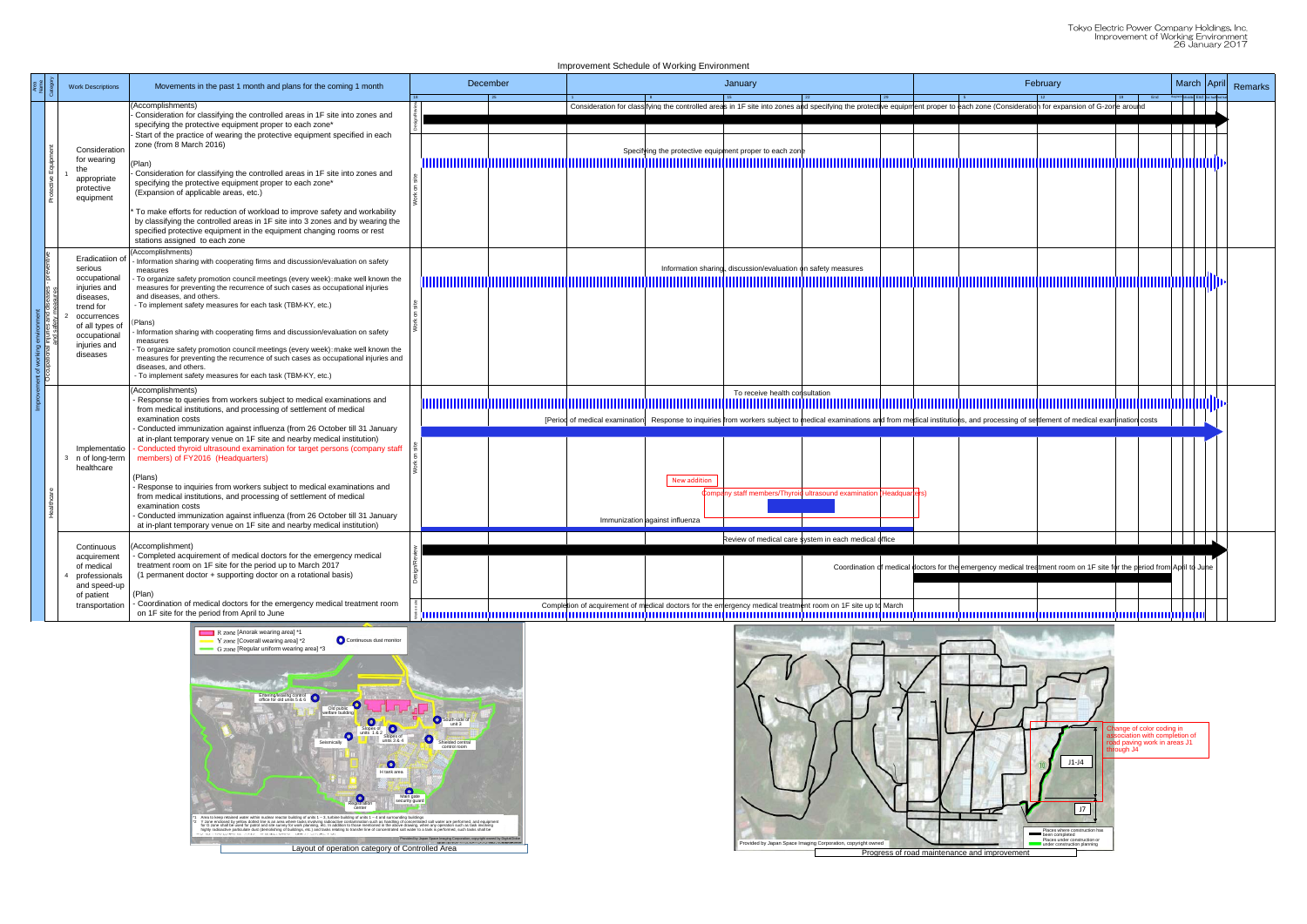Tokyo Electric Power Company Holdings, Inc. Improvement of Working Environment 26 January 2017

|                                                        |    |                   |                                                                                                         | February                                                     |    |           |  | <b>March</b> |                                    | April | <b>Remarks</b>                                                                                                                    |
|--------------------------------------------------------|----|-------------------|---------------------------------------------------------------------------------------------------------|--------------------------------------------------------------|----|-----------|--|--------------|------------------------------------|-------|-----------------------------------------------------------------------------------------------------------------------------------|
|                                                        | 29 |                   | 5 <sup>5</sup>                                                                                          | 12                                                           | 19 | End       |  |              | Beginnin Middle End 1st hat 2nd ha |       |                                                                                                                                   |
|                                                        |    |                   |                                                                                                         |                                                              |    |           |  |              |                                    |       | $\nabla$ Compilation of state of worker acquirement                                                                               |
| Compilation of state of<br>worker acquirement          |    |                   | $\nabla$ Request for survey of state of worker                                                          |                                                              |    |           |  |              |                                    |       | ▽ Request for survey of worker acquiremen                                                                                         |
|                                                        |    |                   | Survey/summarizing of status of worker acquirement<br>(accomplishment in January and plan in March) and | ratio of local worker employment (adcomplishment in January) |    |           |  |              |                                    |       | Survey/summarizing of status of worker<br>acquirement (accomplishment in February<br>and plan in April) and ratio of local worker |
|                                                        |    |                   |                                                                                                         |                                                              |    |           |  |              | <b>New Addition</b>                |       | employment (accomplishment in February)                                                                                           |
|                                                        |    |                   |                                                                                                         |                                                              |    |           |  |              |                                    |       |                                                                                                                                   |
|                                                        |    |                   |                                                                                                         |                                                              |    |           |  |              |                                    |       |                                                                                                                                   |
|                                                        |    |                   |                                                                                                         |                                                              |    |           |  |              |                                    |       |                                                                                                                                   |
| mentation of countermeasures based on the fact finding |    |                   |                                                                                                         |                                                              |    |           |  |              |                                    |       |                                                                                                                                   |
|                                                        |    |                   |                                                                                                         |                                                              |    |           |  |              |                                    |       |                                                                                                                                   |
| n to check employment contract                         |    |                   |                                                                                                         |                                                              |    |           |  |              |                                    |       |                                                                                                                                   |
|                                                        |    |                   |                                                                                                         |                                                              |    |           |  |              |                                    |       | Opinion exchange with cooperative                                                                                                 |
|                                                        |    | $\nabla$ (3 Feb.) | Opinion exchange with cooperative companies                                                             | <b>New Addition</b>                                          |    | companies |  |              |                                    |       | $\nabla$ (Early part of March)                                                                                                    |
|                                                        |    |                   |                                                                                                         |                                                              |    |           |  |              |                                    |       |                                                                                                                                   |
|                                                        |    |                   |                                                                                                         |                                                              |    |           |  |              |                                    |       |                                                                                                                                   |
|                                                        |    |                   |                                                                                                         |                                                              |    |           |  |              |                                    |       |                                                                                                                                   |
|                                                        |    |                   |                                                                                                         |                                                              |    |           |  |              |                                    |       |                                                                                                                                   |
|                                                        |    |                   |                                                                                                         |                                                              |    |           |  |              |                                    |       |                                                                                                                                   |
|                                                        |    |                   |                                                                                                         |                                                              |    |           |  |              |                                    |       |                                                                                                                                   |
|                                                        |    |                   |                                                                                                         |                                                              |    |           |  |              |                                    |       | Occupancy                                                                                                                         |
|                                                        |    |                   |                                                                                                         |                                                              |    |           |  |              |                                    |       | by<br>cooperating                                                                                                                 |
| change to building for cooperating                     |    |                   |                                                                                                         |                                                              |    |           |  |              |                                    |       | companies<br>scheduled                                                                                                            |
|                                                        |    |                   |                                                                                                         |                                                              |    |           |  |              |                                    |       | to start from                                                                                                                     |
|                                                        |    |                   |                                                                                                         |                                                              |    |           |  |              |                                    |       | Feb. 2017<br>onward                                                                                                               |
|                                                        |    |                   |                                                                                                         |                                                              |    |           |  |              |                                    |       |                                                                                                                                   |
|                                                        |    |                   |                                                                                                         |                                                              |    |           |  |              |                                    |       |                                                                                                                                   |
|                                                        |    |                   |                                                                                                         |                                                              |    |           |  |              |                                    |       |                                                                                                                                   |
|                                                        |    |                   |                                                                                                         |                                                              |    |           |  |              |                                    |       |                                                                                                                                   |
|                                                        |    |                   |                                                                                                         |                                                              |    |           |  |              |                                    |       |                                                                                                                                   |
|                                                        |    |                   |                                                                                                         |                                                              |    |           |  |              |                                    |       |                                                                                                                                   |

|  | <b>Work Descriptions</b>                                                                                                                                                                             | Movements in the past 1 month and plans for the coming 1 month                                                                                                                                                                                                                                                                                                                                                                                                                                                                                                                                                                                                                                                                                                                                                                                                                                                                                                                                                                                                                                                                                                                                                                                | December                                                                                                                                                                                                                             | January                                                                                                                                                                                                                              | February                                        |                                                                                                                                                                                                                           | March   April               |                                                                                                                | Remarks                                                                                                                                                   |                                                                                                  |  |  |  |
|--|------------------------------------------------------------------------------------------------------------------------------------------------------------------------------------------------------|-----------------------------------------------------------------------------------------------------------------------------------------------------------------------------------------------------------------------------------------------------------------------------------------------------------------------------------------------------------------------------------------------------------------------------------------------------------------------------------------------------------------------------------------------------------------------------------------------------------------------------------------------------------------------------------------------------------------------------------------------------------------------------------------------------------------------------------------------------------------------------------------------------------------------------------------------------------------------------------------------------------------------------------------------------------------------------------------------------------------------------------------------------------------------------------------------------------------------------------------------|--------------------------------------------------------------------------------------------------------------------------------------------------------------------------------------------------------------------------------------|--------------------------------------------------------------------------------------------------------------------------------------------------------------------------------------------------------------------------------------|-------------------------------------------------|---------------------------------------------------------------------------------------------------------------------------------------------------------------------------------------------------------------------------|-----------------------------|----------------------------------------------------------------------------------------------------------------|-----------------------------------------------------------------------------------------------------------------------------------------------------------|--------------------------------------------------------------------------------------------------|--|--|--|
|  | Check of<br>actual status<br>of worker<br>acquirement<br>and ratio of<br>local worker<br>employment                                                                                                  | Accomplishment)<br>- Survey/summarizing of status of worker acquirement (accomplishment in December<br>and plan in February) and ratio of local worker employment<br>(accomplishment in December)<br>Plans)<br>- Survey/summarizing of status of worker acquirement (accomplishment in December<br>and plan in February) and ratio of local worker employment<br>(accomplishment in December)<br>Survey/summarizing of status of worker acquirement (accomplishment in January<br>and plan in March) and ratio of local worker employment<br>(accomplishment in January)<br>Survey/summarizing of status of worker acquirement (accomplishment in February<br>and plan in April) and ratio of local worker employment (accomplishment<br><b>February</b>                                                                                                                                                                                                                                                                                                                                                                                                                                                                                      |                                                                                                                                                                                                                                      | ▼ Request for survey of status of worker acquirement<br>Survey/summarizing of status of worker acquirement (accomplishment in<br>December and plan in February) and ratio of local worker employment<br>(accomplishment in December) | ▼ Compilation of state of<br>worker acquirement | $\nabla$ Request for survey of state of worker<br>Survey/summarizing of status of worker acquirement<br>(accomplishment in January and plan in March) and<br>ratio of local worker employment (accomplishment in January) | 19 End Beginning            | $\nabla$ Request for $\frac{1}{2}$<br>summarizind<br>and plan in April) an<br>hent (acc<br><b>New Addition</b> | $\triangledown$ Compilation of state of worker acquirement<br>rker acquirem<br>tus of worker<br>shment in February<br>of local worker<br>int in February) |                                                                                                  |  |  |  |
|  | Joint efforts<br>with<br>companies<br>regarding<br>working/living<br>environment<br>and status of<br>employment<br>Change of<br>new office<br>building to<br>building of<br>cooperating<br>companies | (Accomplishments)<br>Opinion exchange and fact finding survey on working/living environment and<br>status of employment<br>Check and implementation of countermeasures based on opinion exchange<br>and fact finding, and feedback of their results<br>Response to inquiries (treatment, working conditions, etc.) made to<br>consultation desk<br>Fact finding survey based on workers' answer to questionnaires<br>Study and preparation for operation of system to check employment contract<br>Plans)<br>Opinion exchange and fact finding survey on working/living environment and<br>status of employment (to be conducted continuously)<br>Check and implementation of countermeasures based on opinion exchange<br>and fact finding, and feedback of their results (to be conducted continuously)<br>Response to inquiries (treatment, working conditions, etc.) made to<br>consultation desk (to be conducted continuously)<br>Study and preparation for operation of system to check employment contract<br>(Accomplishment)<br>Modification work of new office building to change to building for cooperating<br>companies<br>Plan)<br>Modification work of new office building to change to building for cooperating<br>companies | New addition<br>Opinion exchange with cooperating companies<br>$(26$ Dec.)<br>Summary of results of questionnaires (7th questionnaire)<br>for improvement of working environment<br>▼ Publication of questionnaire results (22 Dec.) | Fact finding survey on working/living environment, and check and implementation of countermeasures based on the fact finding<br>Study and preparation for operation of system to check employment contract                           |                                                 | Opinion exchange with cooperative companies<br>$\nabla$ (3 Feb.)                                                                                                                                                          | New Addition   Opinion excl | nange with cooperative<br>$\nabla$ (Early part of March)                                                       |                                                                                                                                                           |                                                                                                  |  |  |  |
|  |                                                                                                                                                                                                      |                                                                                                                                                                                                                                                                                                                                                                                                                                                                                                                                                                                                                                                                                                                                                                                                                                                                                                                                                                                                                                                                                                                                                                                                                                               |                                                                                                                                                                                                                                      | Modification work of new office building to change to building for cooperating                                                                                                                                                       |                                                 |                                                                                                                                                                                                                           |                             |                                                                                                                |                                                                                                                                                           | Occupancy<br>by<br>cooperating<br>companies<br>scheduled<br>to start fror<br>Feb. 2017<br>onward |  |  |  |
|  | Implementatio<br>n of road<br>8 maintenance<br>and<br>improvement                                                                                                                                    | (Accomplishments)<br>(10) Work on drainage facilities in areas J1 through J4<br>(10) Road paving work in areas J1 through J4                                                                                                                                                                                                                                                                                                                                                                                                                                                                                                                                                                                                                                                                                                                                                                                                                                                                                                                                                                                                                                                                                                                  | Work on drainage facilities in areas J1 through J4                                                                                                                                                                                   | Road paving work in areas J1 through J4                                                                                                                                                                                              |                                                 |                                                                                                                                                                                                                           |                             |                                                                                                                |                                                                                                                                                           |                                                                                                  |  |  |  |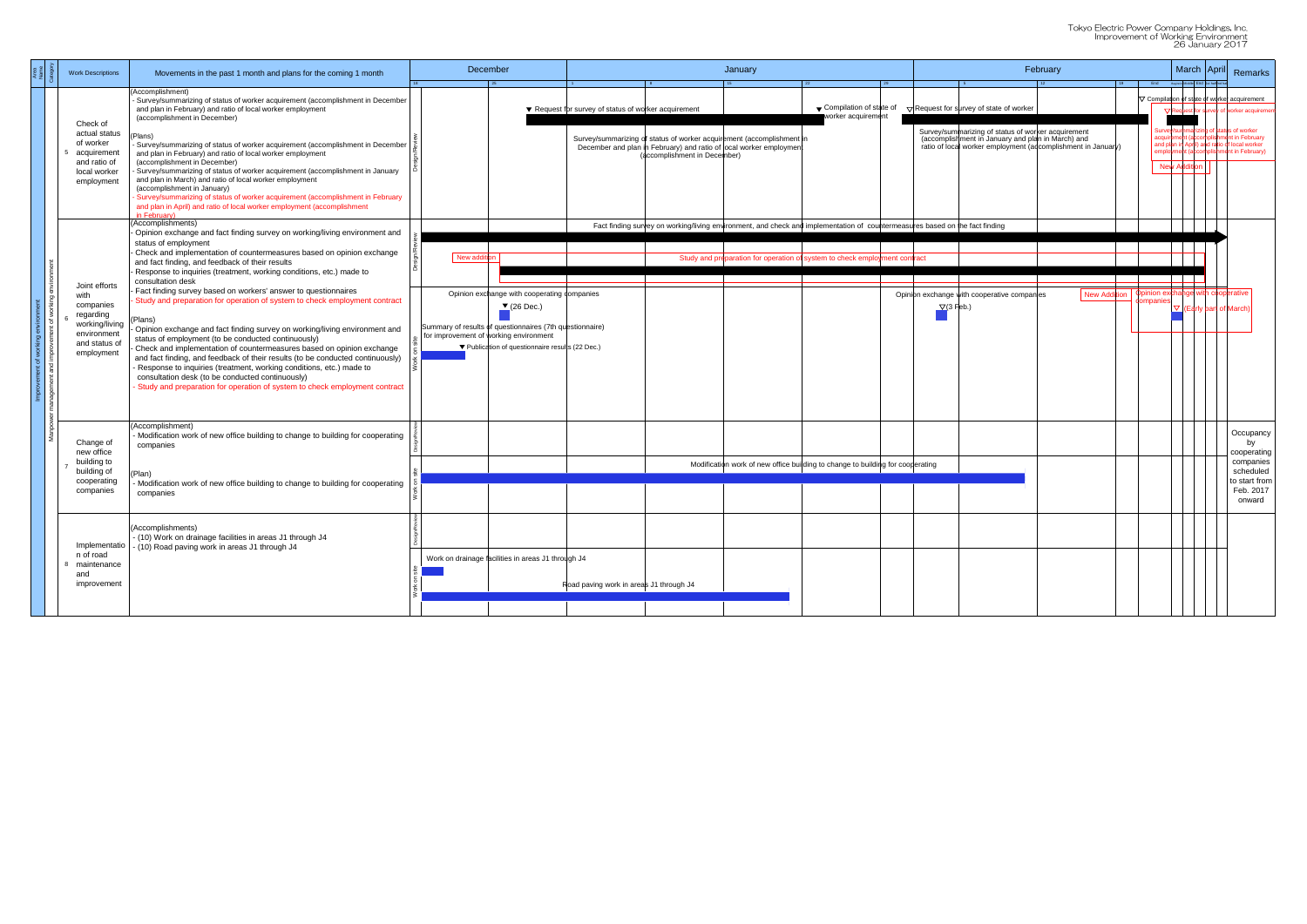# Healthcare of Workers at the Fukushima Daiichi Nuclear Power Plant

(Status of compliance with guidelines of Ministry of Health, Labour and Welfare)

26 January 2017



# Tokyo Electric Power Company Holdings, Inc.

©Tokyo Electric Power Company Holdings, Inc. All Rights Reserved.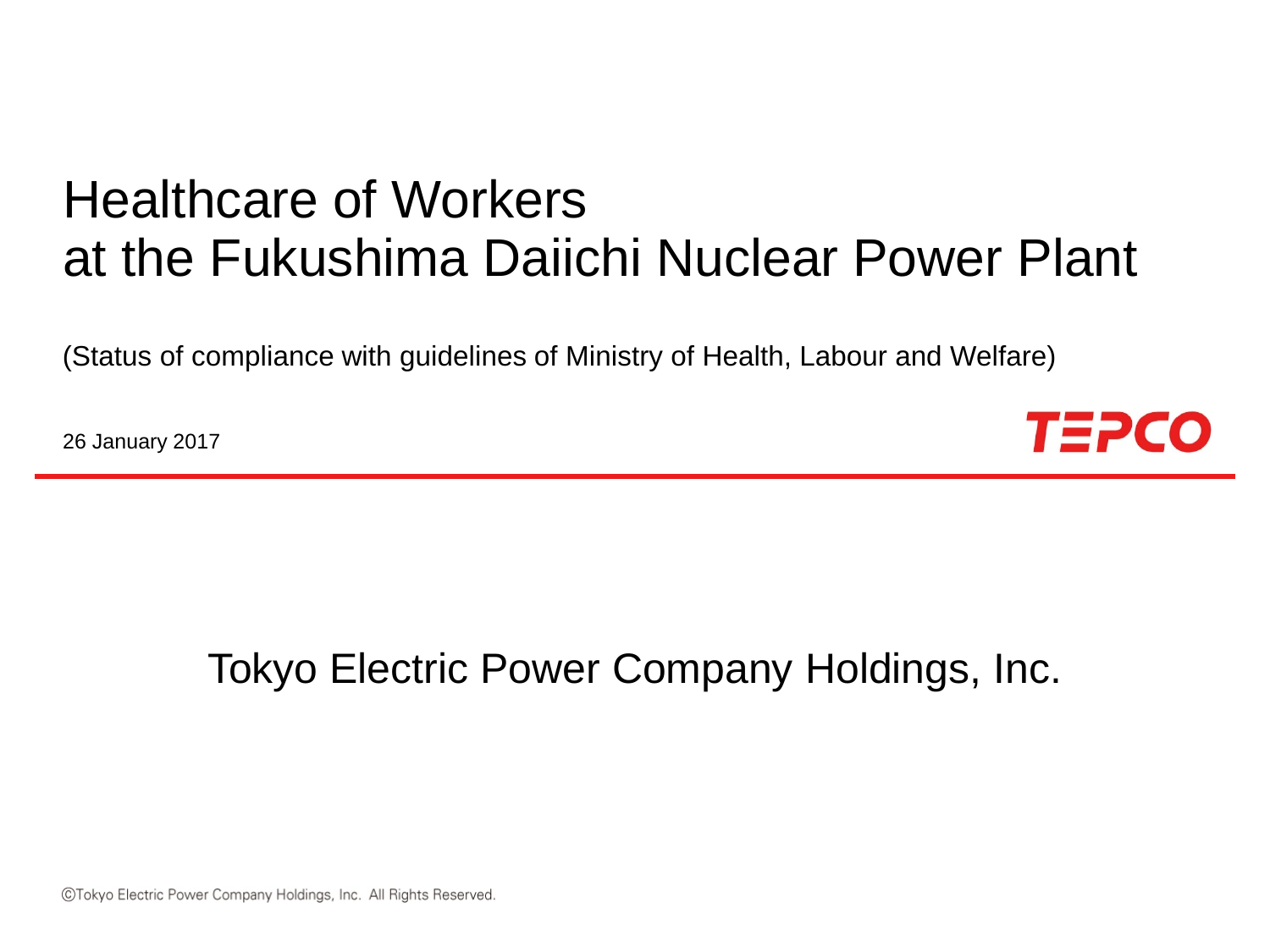### 1. Measures to Comply with Guidelines of Ministry of Health, Labour and Welfare (MHLW)

TEPCO



©Tokyo Electric Power Company Holdings, Inc. All Rights Reserved.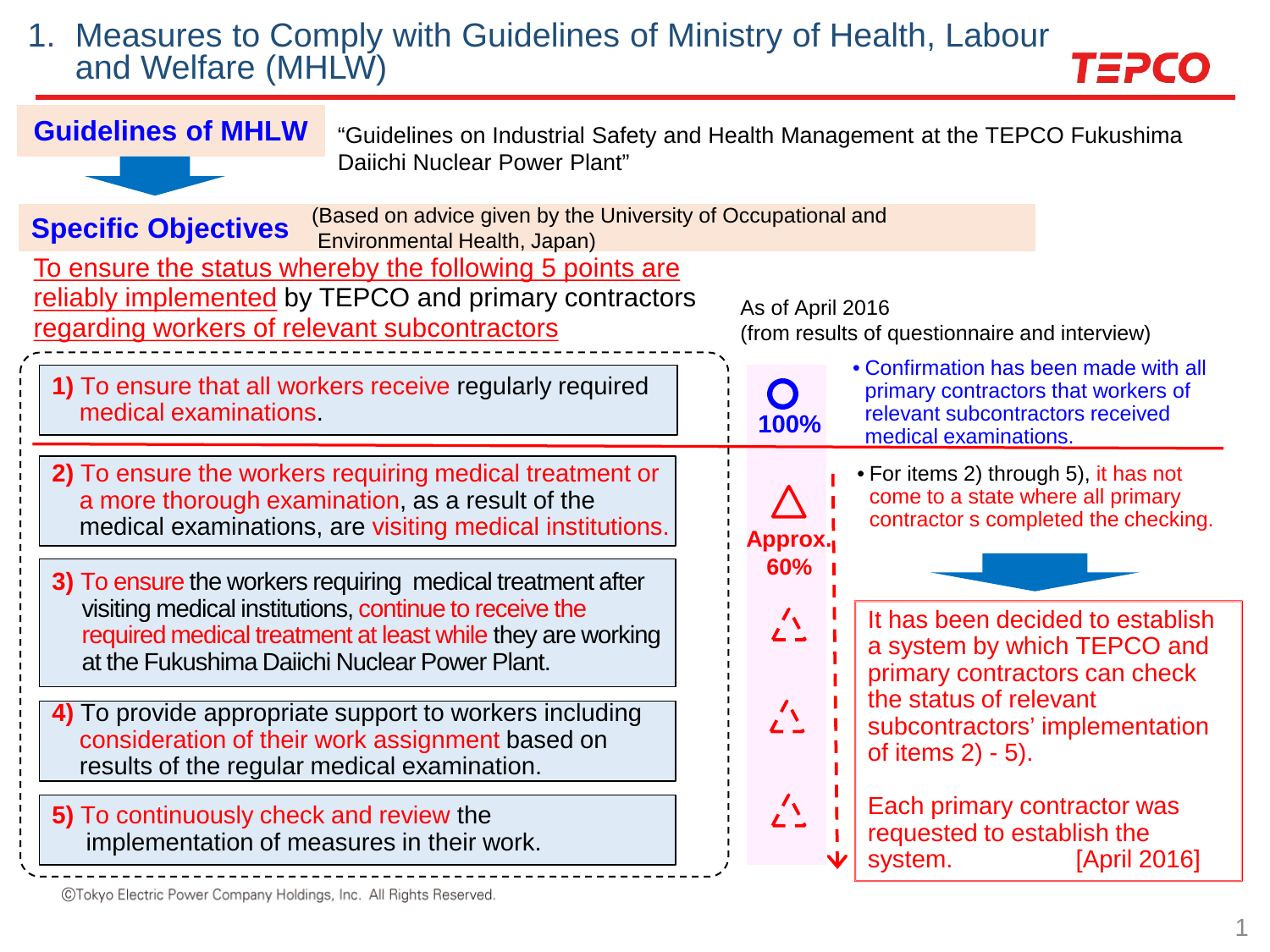# 2. Establishment and Start of Operation of System

- Target: Workers diagnosed as "more **thorough examination required**", "**medical treatment required" and "continuous treatment required**" as a result of medical examination
- Purpose: To establish **a system to check the status of implementation of "2) visit to medical institutions and follow-up of 3) through 5)",** which is the goal, for the above target.

Confirmation, etc. of status of implementation of 2) through 5) on the target workers through direct management by each primary contractor or as a report from relevant subcontractors.



### **<System Study>**

- <<Conceptual drawing>> Interview each primary contractor individually(to assess the status or problems of the system at each company)
	- Support by the University of Occupational and Environmental Health, Japan such as lecture presentations and guidance for approaches to problems.

**<Establishment and Start of Operation of System>**

- **System starts operation from July** (or August in some cases) **2016** after the period for establishing system by each primary contractor
- •Each primary contractor was **requested to report the status of management of medical examination implemented in Q2 (July to Sept.),** as the first report. (To be reported by the end of November)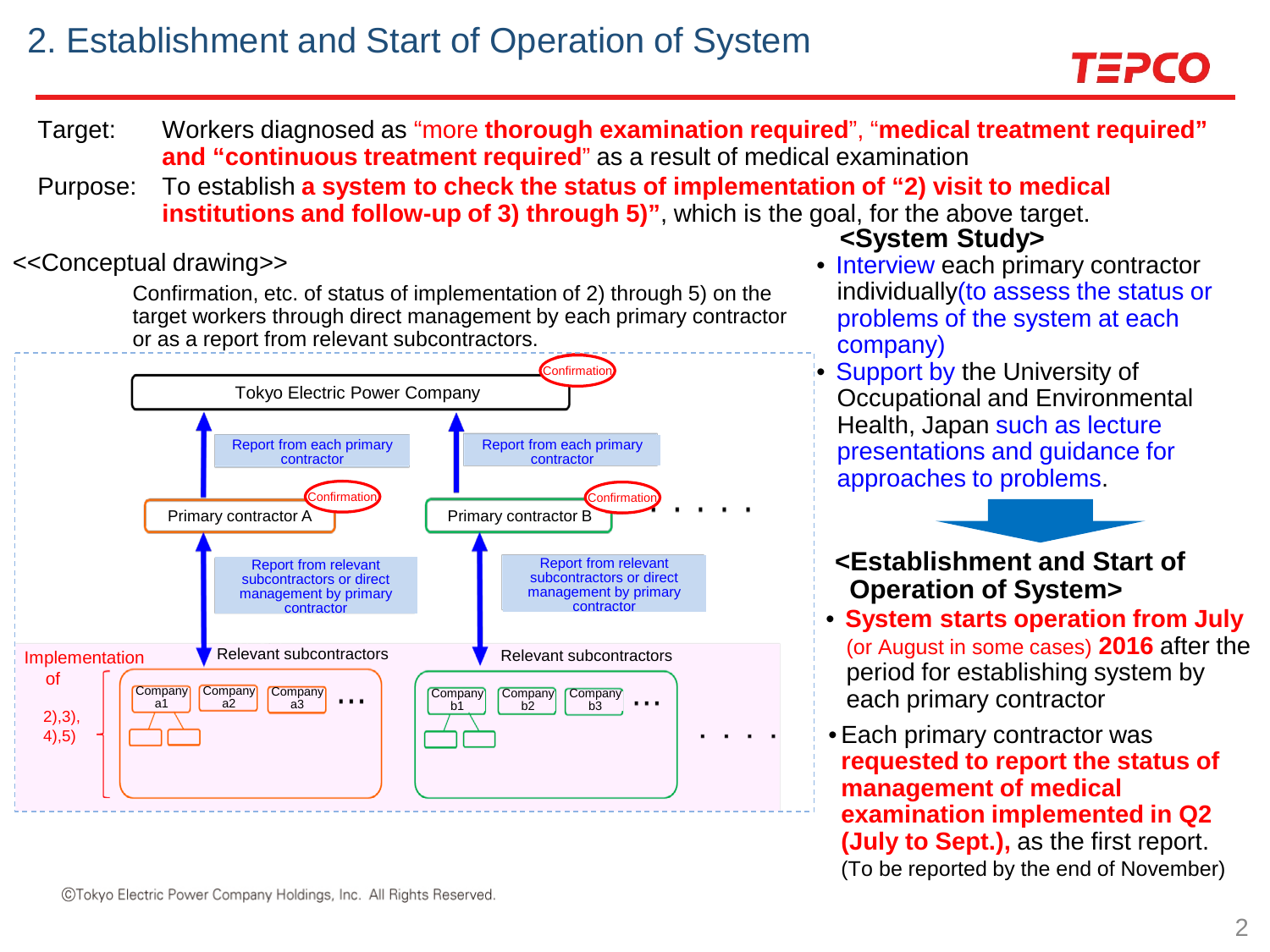### 3. Result of Compilation of Medical Examination Management Status of the 2<sup>nd</sup> Quarter

# TEPCO

### **Result of Compilation of Management Status of Medical Exam Implemented in Q2 (July - Sept.)**

**(1) Status of Medical Examination and Results** [Objective of summary: 44 offices (41 primary contractors )]

• A total of 4762 workers had a medical examination, and 1139 were diagnosed as "more thorough examination required," "treatment required," or "continuous treatment required," representing 24% of workers who had a medical examination. Among these, 269 (6%) were diagnosed as "more thorough examination required." Note: Number of workers is a simple addition of reported numbers from each company and may have duplication, etc. due to change of assignment, etc.

### **(2) Status of Support Provided to Workers Diagnosed as "more thorough examination required"**

- At the time of reports from each primary contractor, 56% of workers were in status-A where a more thorough medical exam and, if necessary, supportive measures for work assignment by the employer had been completed. If those were included who were in status-B where the same will soon be completed, the percentage reached almost 80%.
- It is considered that each company has been in the status where instruction and management were properly implemented under the new system.
- Workers of status-C (no medical exam even after the instruction) (21%) will be followed up in Q3 reports.
- The number of workers diagnosed with "more thorough exam required": 269 Provided support: A "Completed more thorough exam and supportive measures for work assignment by the employer as necessary": 150 workers B "Currently in process": 62 workers C "Have not visited a medical institution after the instruction": 57 workers
- Note: Status of support for those of "treatment required" and "continuous treatment required" other than "more thorough medical exam required" must be followed up in Q4 reports.
- $\Rightarrow$  Status whereby reports from each primary contractor are properly made, the systems established by them are effectively working and implementation status of relevant subcontractors can be checked.



### **Report to Ministry of Health, Labour and Welfare (27 Dec. 2016)**

•The report on status of efforts made so far according to guidelines, and the results of the above summary.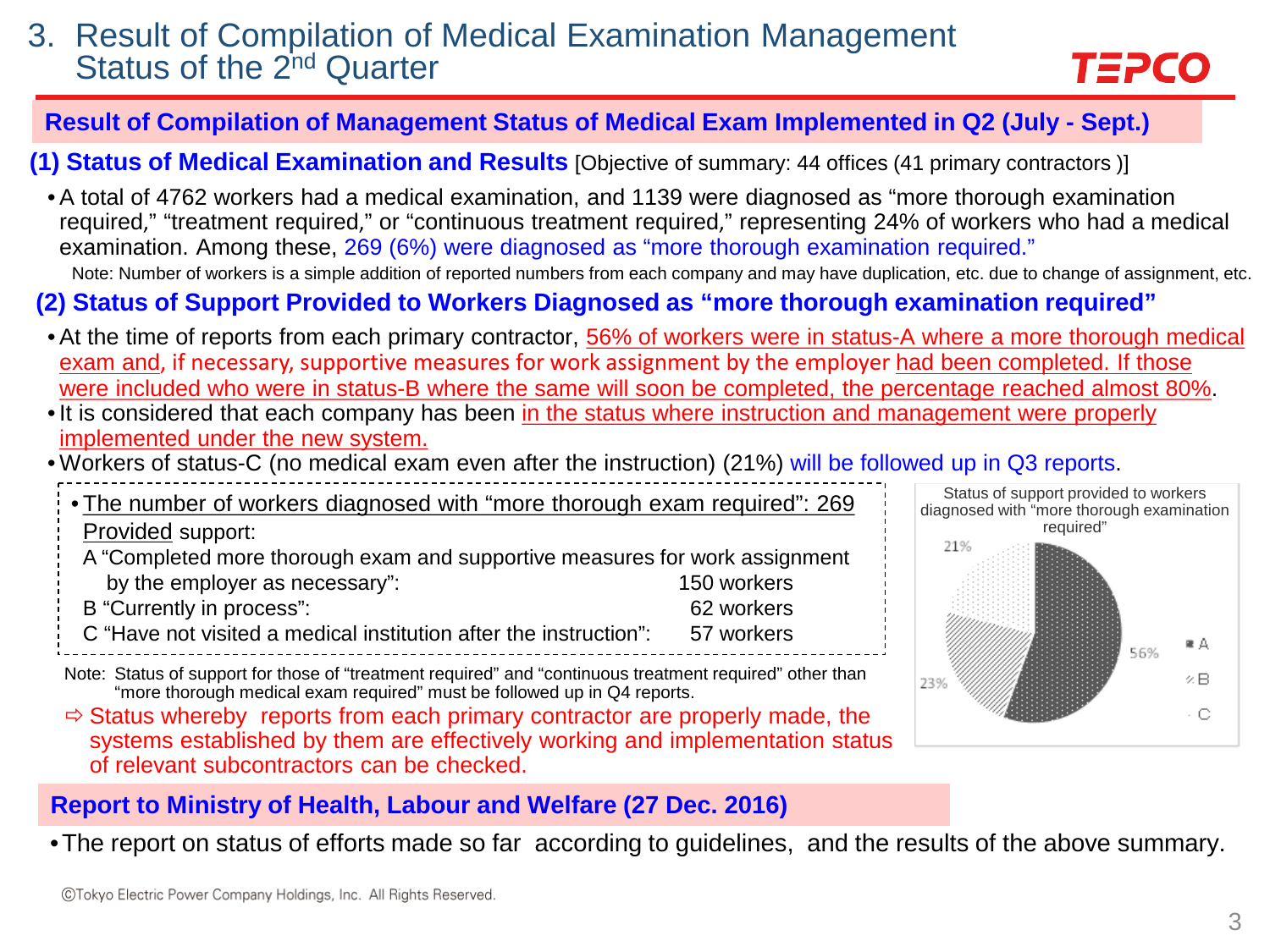### <Reference Information 1> Guidelines of Ministry of Health, Labour and Welfare



Guidelines on Industrial Safety and Health Management at the TEPCO Fukushima Daiichi Nuclear Power Plant (26 August 2015, Labour Standard Bureau Notification No. 0826-1)

Article 7 Healthcare Measures and the Like

- I Implementation of Medical Examination and the Like
- (1) Healthcare of Workers
- a. Implementation of the Medical Examination
	- •The Plant Director and principle employers should regularly provide the medical examination pursuant to the Industrial Safety and Health Act and other regulations, and the medical examination pursuant to the Ionizing Radiation Ordinance, to their workers.
	- •As a result of hearing opinions from a medical doctor about the results of the medical examinations concerned, they should take appropriate measures for workers who require consideration of their present employment, taking opinions from the medical doctor into account.
- b. Daily Healthcare
	- •The Plant Director and primary contractors should check each worker's condition before starting work daily, such as for symptoms of fever and diarrhea. In the case of poor health condition, they should urge the worker to consult a doctor, etc.
	- •For workers who have engaged in work at the power plant for a long period (presumed approximately three months or more), in addition to workers recognized to be striving to maintain their health based on the results of the medical examinations, they should provide health guidance by a medical doctor or public health nurse, taking the opportunity at the time of said medical examinations.
	- •All possible measures for preservation of health should be taken for workers who were shown to have underlying diseases such as cardiac disease and cerebrovascular disease, from the results of past medical examinations and the medical history based on health survey results, existence of subjective or objective symptoms etc. by providing thorough daily checks of conditions as well as implementing health guidance.
- c. Instructions and Support to Relevant Subcontractors
	- •The Plant Director and primary contractors should provide required instructions and support to relevant subcontractors so that they can appropriately conduct the matters shown in a and b.